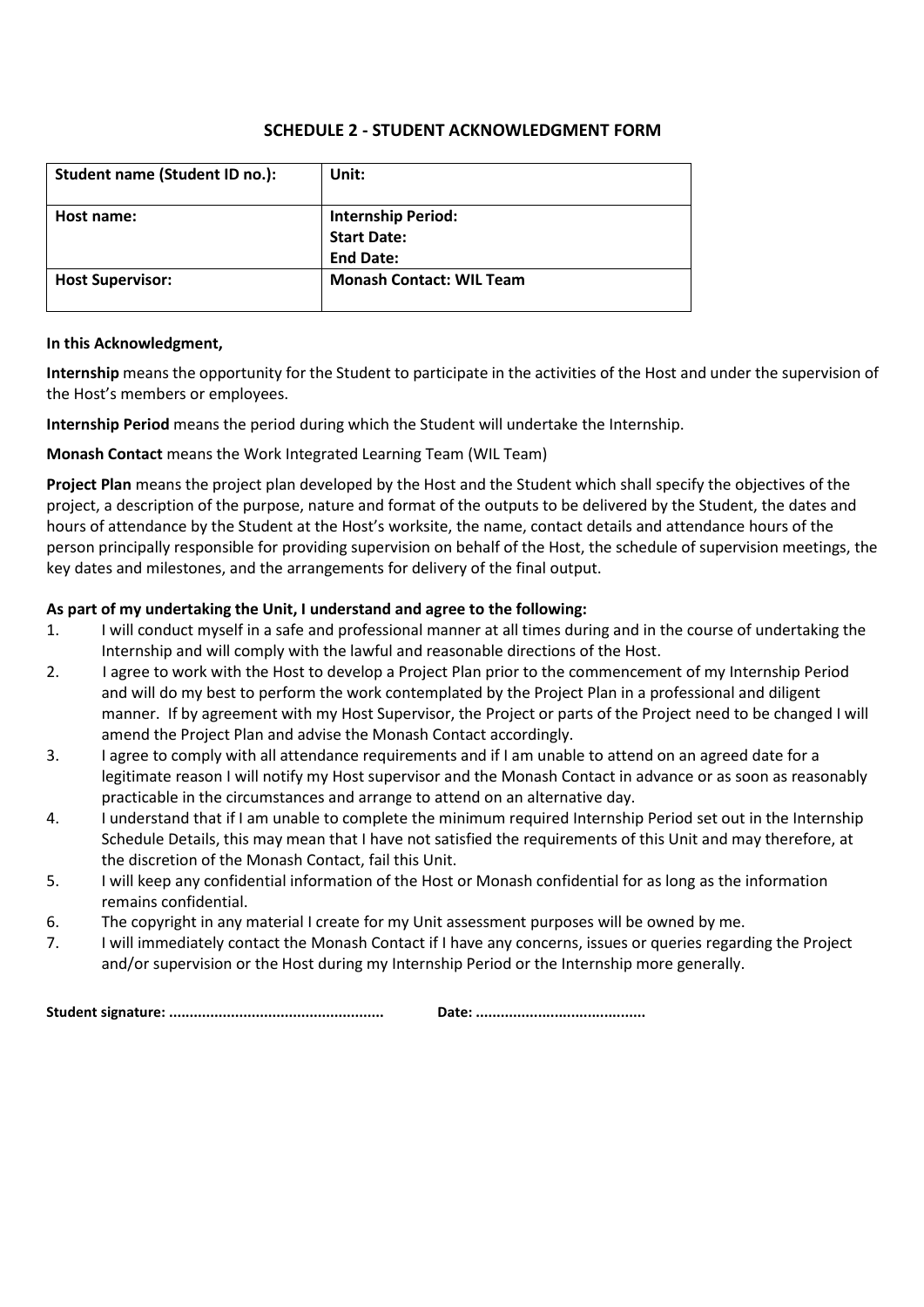# **Working from Home Self-Assessment**

We want to ensure that you have a safe work environment in the event that you have to perform your duties at home. While we cannot control your work at home we want you to take the time to have a look around the environment you will be working in to ensure the areas are clear of hazards. This includes checking areas such as walkways, amenities and other areas you may access during your working day.

This checklist is to guide you through these issues.

Please review your home / off-site work environment and tick 'Yes' or 'No' to indicate if your work area meets guidelines that indicate it is '*acceptable'* or '*desirable*.'

Should you have components of your home work environment that are considered '*not acceptable*', please contact the WIL team to discuss.

You may wish to adjust your home work environment prior to completing this checklist, to ensure your work-area is considered '*acceptable*' or '*desirable*.'

|                                        | <b>DESIRABLE</b>                                             | <b>ACCEPTABLE</b>                                               | <b>NOT</b><br><b>ACCEPTABLE</b>                        | <b>HOME / OFF-SITE</b><br><b>WORK</b><br><b>ENVIRONMENT IS</b><br><b>DESIRABLE OR</b><br><b>ACCEPTABLE</b><br>(please tick) |
|----------------------------------------|--------------------------------------------------------------|-----------------------------------------------------------------|--------------------------------------------------------|-----------------------------------------------------------------------------------------------------------------------------|
| <b>SEATING</b>                         | Adjustable office<br>chair                                   | Kitchen / dining<br>chair with cushions<br>to raise seat height | Couch, bed, floor,<br>car                              | No <sub>1</sub><br>Yes $\Box$                                                                                               |
| <b>WORK</b><br><b>SURFACE</b>          | Large desk                                                   | Clear kitchen table<br>/ dining table                           | Low coffee table,<br>floor                             | No <sub>1</sub><br>Yes $\Box$                                                                                               |
| <b>COMPUTER</b><br><b>SET-UP</b>       | Separate monitor,<br>keyboard and<br>mouse                   | Laptop                                                          | Smart phone only                                       | No <sub>1</sub><br>Yes $\Box$                                                                                               |
| <b>LIGHTING</b>                        | Combination<br>natural & electrical<br>illumination          | Electrical<br>illumination only                                 | Poor / dimly lit<br>areas                              | Yes $\Box$<br>No <sub>1</sub>                                                                                               |
| <b>HEATING &amp;</b><br><b>COOLING</b> | <b>Heating &amp; cooling</b><br>system available &<br>active | Temperature<br>extremes are<br>avoided                          | Temperature<br>extremes are<br>unavoidable             | No <sub>1</sub><br>Yes $\Box$                                                                                               |
| <b>SURROUNDING</b><br><b>SPACE</b>     | Floor area clear of<br>items, furniture &<br>equipment       | Clear pathways<br>available around<br>work area                 | <b>Cluttered work</b><br>area, trip hazards<br>present | No <sub>1</sub><br>Yes $\Box$                                                                                               |